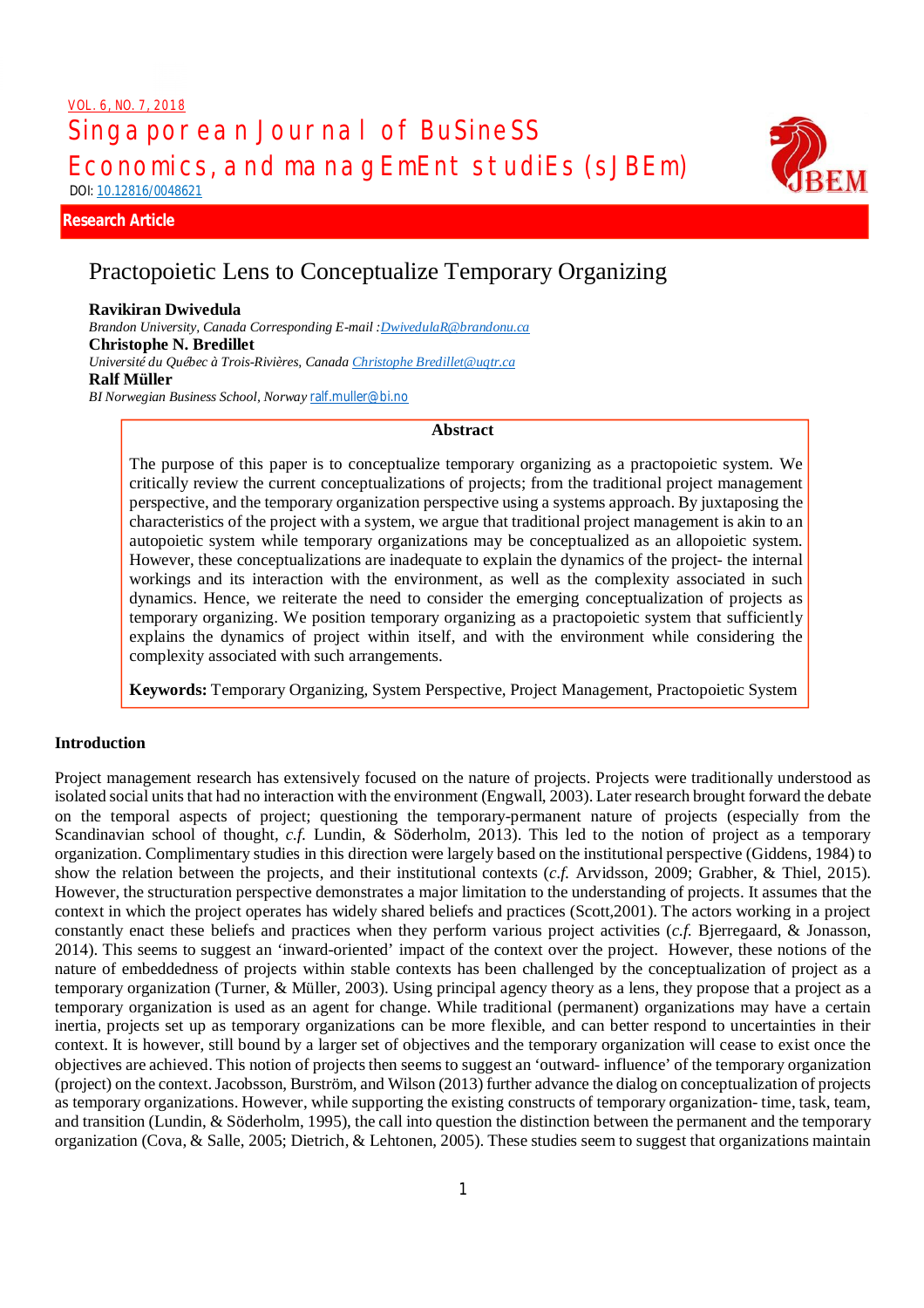projects as fixed entities, and creation of boundaries within the larger permanent organization to form temporary organization lead to overall infectiveness of the organizations. Similar tensions between the permanent and temporary organizations, and proposing future research agenda to enrich the theory of temporary organizations has been suggested by Burke and Morley (2016). Specifically, they highlighted the high level of task, and environmental uncertainty in which temporary organizations operate, complexity of the tasks-especially when a variety of human, and non-human actors interact in multi-project setting that spans across any one organization's boundaries, leading to conceptualizing projects as *temporary organizing*.

Thus, we posit that there may be two limitations with respect to conceptualization of projects. First, the nature of interaction between the project, and its environment, and among the various elements within the project itself may have to be explained. Second, a holistic theoretical perspective that underpins traditional project management, temporary organization, and temporary organizing may have to be developed.

Thus, the purpose of our paper is to propose a 'systems perspective' to conceptualize projects. Specifically, we use practopoietic lens to explain temporary organizing.

#### *Organization of the Paper*

We have organized the paper thus. In section, 1, we juxtapose traditional project management with the characteristics of an autopoietic system. In section 2, we compare the characteristics of temporary organization with allopoietic system. In section 3, we present the literature that focuses on the movement of discourse from temporary organization to temporary organizing. In section 4, we juxtapose the characteristics of a practopoietic system with temporary organizing. In the subsequent sections 5, 6, and 7, we present the contribution of our study, future research, and concluding comments.

### *Traditional Project Management as an Autopoetic System*

Initial work to apply Systems view to organizations (or broadly to import the ideas into social sciences from Biology) has been produced by Luhmann (2000). He conceptualized organization as an 'autopoeitic system' (Maturana , Varela,1980; other recent studies include Vasquez, & Benavante, 2016; Czarniawska, 2017). An autopoietic system is that where different elements of the system interact in a way to reproduce elements of the system. Furthermore, all processes in the autopoietic system are produced within the system itself. It does however suggest that autopoietic systems are closed. The processes are internalized so that they cannot exit the system nor can external processes enter the system. This is being operatively closed. There is however an interaction between the system and its environment. The system determines the nature of interaction (elements to be imported into the system or exported out of the system), demonstrating interactional openness. A key element of the autopoietic system is *cognition*. Cognition is a self-referential process. This implies that all ideas (cognitions) are constructs of the system and do not reflect the external reality. This is explained by the limited influence of environment over the system. The environment at best can only trigger internal processes within the system. It does not influence or determine the nature of those processes. The cognitive processes within the system in turn gives rise to the structure of the system. The structure of the system determines the specific elements which are to be produced within the system. This characteristic is called self-organization.

Luhmann (2000) extended these ideas of autopoietic system from living systems to non-living systems such as the psychic systems and the social systems. Psychic systems are those which are built by the individual's consciousness. Social systems are those which are typified through societies, organizations, and interactions. These are maintained using communication. In his attempt to distinguish the abstraction of autopoietic systems in living versus the social systems, Luhmann (2000) brought forward the *temporal aspects of elements* in autopoietic systems. Maturna and Varela (1980) conceptualized the elements within the living systems to be relatively stable. On the contrary, Luhmann conceptualized elements within the system as 'momentary events'. Events have no duration but vanish soon after they come into existence (Luhmann, 2000). Because, events are momentary, there is a necessity for the system to produce new events (elements) constantly through autopoiesis. A second aspect to such elements is that they can only be defined in relation to the other elements in the system if being defined within a context (such as that of belonging to a system; i.e.; even though discrete events may occur in the system, their unity is only created in the system through their connectivity. This connectivity between the events in the system is brought about through communication.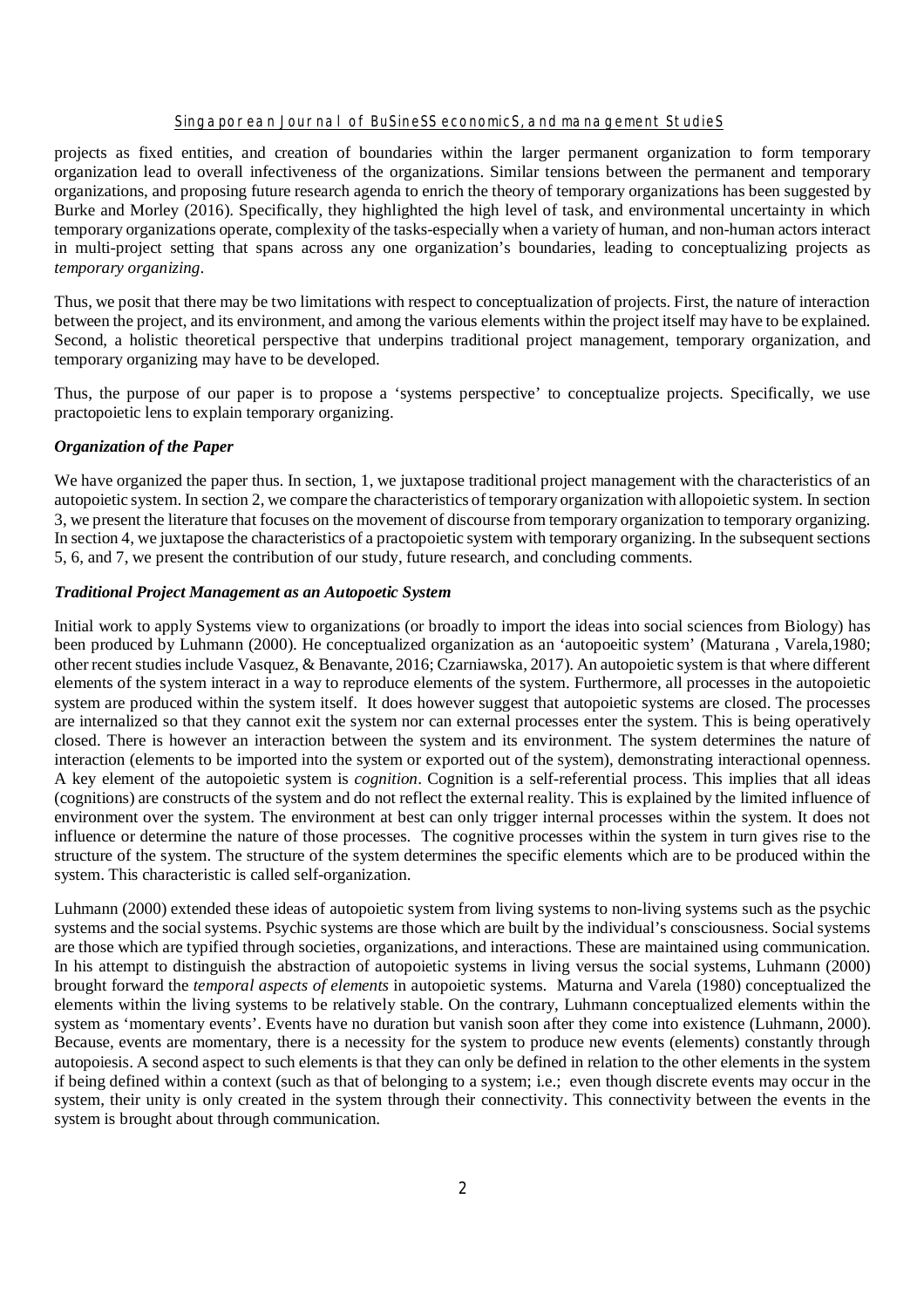On the psychic system, Luhmann explains them in the context of 'person'. He puts forward the view that a person is a combination of the organic (biological) system and the psychic (thoughts) system. The psychic system also produces Events which are interconnected through one's consciousness. There is however, interaction between the social and the psychic systems. Individuals work in societies and organizations. The communications that occur in the social system can trigger the thoughts in the psychic system of the individuals.

Taken within the context of organizations, the interaction between the social and the psychic systems is abstracted as decisions made in the organization-taking specific information (communication from the social system) and cognitively evaluating the alternatives (psychic system of the individual).

However, it is also to be acknowledged that decisions in organizations are taken under conditions of uncertainty. Organizations attempt to reduce this uncertainty by using one decision as a premise for the next decision. Often, this is characterized by use of specific plan of action, or achieving a specific goal in the organization. While Luhmann (2000) does acknowledge that these techniques do not completely eliminate uncertainty, it does however suggest a normative approach to the workings of the (autopoietic) system.

This conceptualization of autopoietic system closely resonates with the characteristics of traditional project management. Alluding to arguments put forward by Luhmann (2000), Zeleny (2005) states that all autopoietic systems are social systems. They are characterized by actors engaged in communication, and coordination with each other while processing information, undertake actions directed at achieving specific goals. This notion of a social (autopoietic) system is reflected in traditional project management, especially as is explained in the optimization, and modelling schools of project management thought (Turner, Huemann, Anbari, & Bredillet, 2010).

The optimization school of project management largely draws from the operations research field. The school proposes that projects are managed through use of specific tools, and methods such as gantt charts, crashing, and simulations. The raison d'être of the organization is to 'optimize' this project system (Cleland, & King, 1983). Kerzner (2017) made further contributions by applying a 'systems approach' to managing projects. However, the optimization school considered projects of limited complexity where only one or two objectives need to be optimized. A progressive extension to the optimization school is the modeling school of project management (Williams, 2002). He acknowledged the growing complexity of projects, products being developed, as also the tight timescales. He proposed system dynamics modelling that employed both 'hard systems'- methods, processes, techniques and 'soft systems'; encompassing organizational, behavioral, and political factors to achieve the complex project objectives (Checkland, 1972). In the same vein, Alderman et al. (2005) argued for considering vagueness in projects which require more sophisticated tools to manage such constraints, and understanding the relationship between the project actors through communication, and power relationships (Pollack, 2007).

Bredillet (2004) summarizes the discussion on modelling school by positing that modelling school needs to integrate both the soft and hard systems to managing projects. This can be brought about by application of concepts such as 'sense-making ' (Alderman et al., 2005) which makes it possible for optimization of multiple project objectives operating under multiple project constraints, consideration of forces internal and external to the project, and adoption of lessons learnt from the previous projects.

Thus, a clear analogy can be established between the characteristics of an 'autopoietic system' and a project as being conceptualized according to the optimization and modelling school of project management. A project operates within an organization or a larger business environment. The factors in the external environment such as customer requests, market demand, general state of economy influence the (internal) processes in the project. This includes organizing resources, people, and establishing project plans. These project management processes are akin to 'self organization' that occurs in autopoietic systems. On the psychic system, actors cognitively evaluate the project objectives, consider the project constraints through constant communication and interaction among themselves and make decisions. An interesting aspect to decision making within the social-autopoetic systems seems to be reduction of uncertainty. In the context of projects, such approach is typified in the optimization and modelling schools of project management research.

#### *Limitations of traditional project management concept*

Zeleny (2005) when drawing the characteristics of an autopoietic system states that it is a self-sustainable system. The elements of the system are coordinated such that the process of their interaction arises 'within' the system' in response to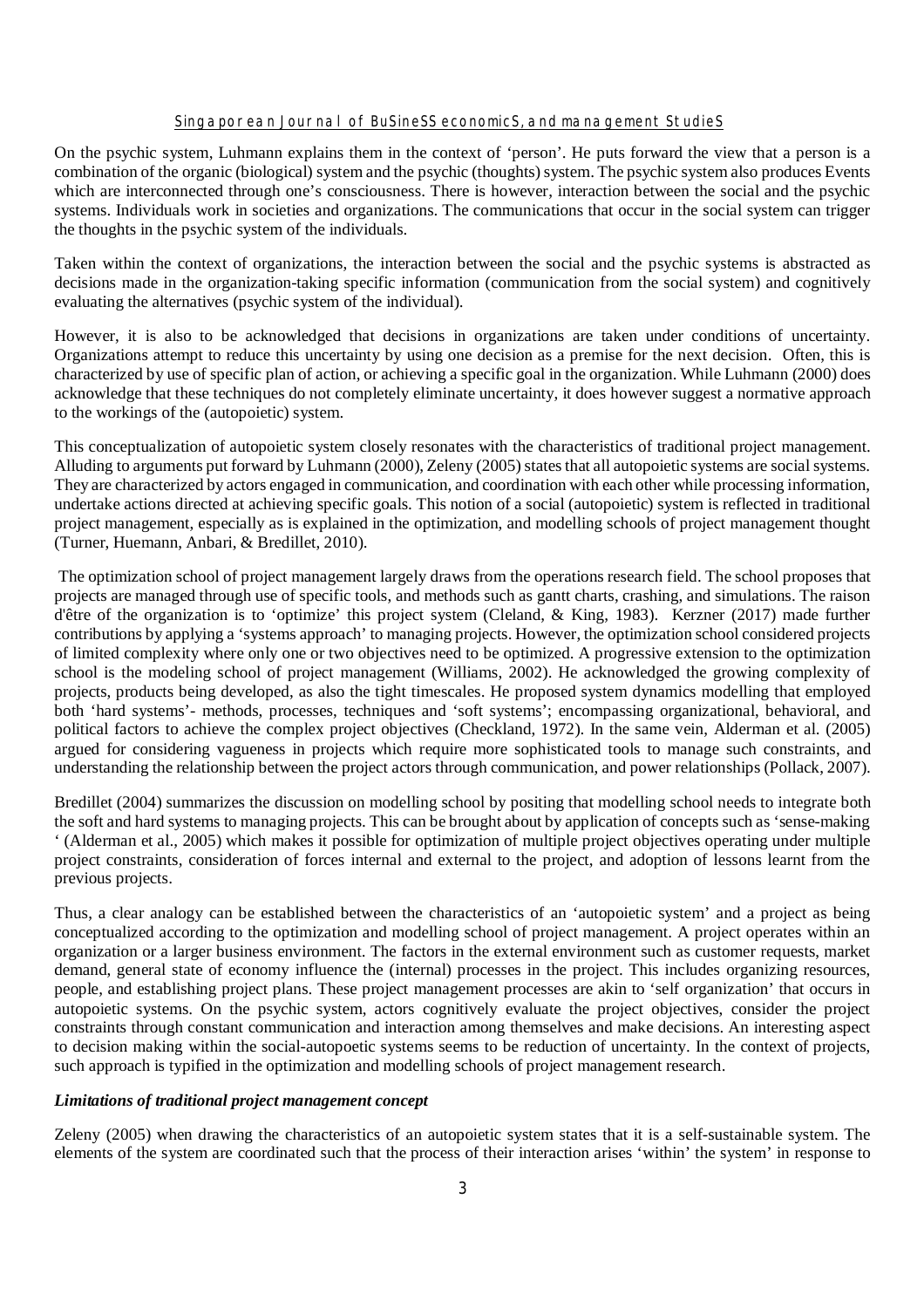the external environment (interactional openness). The nature of such interactions reproduces similar systems, therefore, making the system sustainable.

While this conceptualization of autopoietic system will suffice to explain a simple project operating in a stable environment, the reality of projects and project management field is different. Extant literature suggests that projects are increasing their level of complexity, and therefore, theoretical considerations to explain such complex management of projects is required. A more emergent view was conceptualization of project as a temporary organization. Hence, in order to explain temporary organization from a system perspective, we argue that temporary organization is an 'allopoietic system'.

#### *Temporary Organization as an Allopoietic System*

In contrast to an autopoietic system where the system 'replicates' itself, allopoietic system produces a system which is different from itself. It is best explained using the car manufacturing process as an example. The individual components of a car are assembled to produce a whole vehicle which is different from the individual components. Furthermore, as opposed to the autopoietic system, allopoietic system constantly interacts with its environment, and is construed to be operationally open. This interaction between the (allopoietic) system and its environment is materialized by establishing channels for information exchange. Examples for such information exchange can be consumer research, identifying client requirements, estimating availability of resources etc.

Taken in the context of organizations, even while the larger organization remains the same, the components of the organization such as the individuals working in the organization are replaced, new knowledge is infused into the organization (such as technical know-how, or methodology), and is consumed within the organization as a resource to produce a product or a service.

Growing complexity in the management of projects has been initially acknowledged in the optimization and the modelling schools. However, it was fully captured through the now established research emanating from the Scandinavian school of thought (Lundin, & Söderholm (2013) and UK based *rethinking project management* research (Cicmil, Williams, Thomas, & Hodgson, 2006). The major motivation for these research studies was to expand the scope of project studies beyond individual projects, and understanding of time to clarify what is a permanent vis-à-vis a temporary organization ((Lundin, & Söderholm (2013). The outcome of these research studies was to acknowledge the increasing complexity in managing projects (as opposed to the traditional lifecycle models, and viewing the projects as a social process, bringing forward the interaction between the project artefacts (such as methods, techniques, plans, information), and the project actors (project workers) (Cicmil et al, 2006). The essence of these studies is reflected in the conceptualization of *temporary organizations*. This is a departure from the traditional notion of project management that assumes a normative stance- project being bound by constraints of time, scope, cost, and quality, and producing unique deliverables (Cleland, & King, 1983).

Lundin and Söderholm (1995) in their seminal paper described the nature of temporary organizations. They use the four characteristics- time, task, team, and transition to describe the nature of temporary organizations. A temporary organization has a starting and termination point. Within this 'time frame', activities are carried out in phazes (such as initiation, planning, implementation, monitor & control, closure). Specific actions such as creation of project management plan, managing risk across the (project) cycle, formal closure and disbanding of temporary organization are performed within this time frame.

Temporary organizations are characterized by tasks which may be unique or repetitive. These tasks focus on completion of a certain action. Thus, the nature of work will vary depending on the unique or the repetitive nature of the tasks to be performed. While the goals may be specific for repetitive tasks, they are abstract for unique tasks. The ownership of repetitive tasks may lie with the middle level management, unique tasks may be owned by senior managers.

The third characteristic of the temporary organization is 'team'. Teams in temporary organization are structured around tasks for a finite time. The team members with their own set of expectations, knowledge, or skills interact with each other, and with the team environment to produce project work.

The final characteristic is Transition. By the virtue of its existence, a temporary organization's purpose is to bring about a change in the organization from a current state to a desired state or an expected desired state.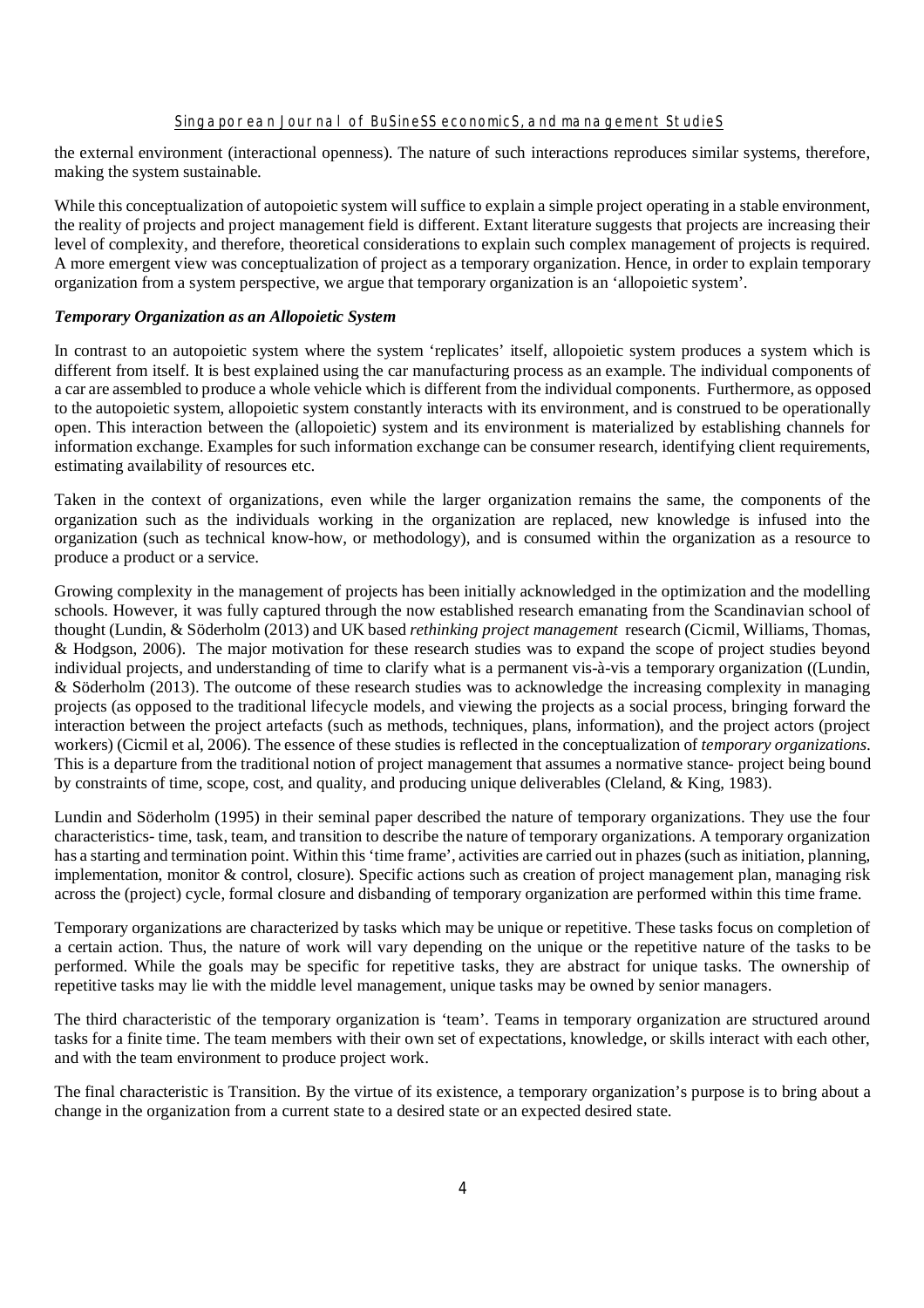This conceptualization of projects as temporary organizations is also reflected in the governance school of project management (Lundin and Soderholm 1995; Midler 1995; Turner and Müller 2003) where projects were first considered as temporary organizations. This school of thought brought forward the relation between projects and the larger organizations within which they were embedded. Specifically, research in this stream focused on the role of time to define the temporary nature of projects. Calling for a renewal of theoretical stance to study temporary organizations, Lundin and Soderholm (1995) posit that projects as temporary organizations operate within the more permanent organizations. Furthermore, they focus on explaining the internal operations of a temporary organization. They argue that as opposed to the popular decisionmaking perspective which concludes that decisions in the organization leads to action (*c.f.* Kreiner, 1992; March,& Olsen, 1972), in the case of temporary organizations, there may be no causal relationship between decisions, and actions. There may be actions taken within the temporary organization, and subsequent decisions taken to legitimize the action taken (Lundin and Soderholm (1995)). Parallels can be drawn between the characteristics of an allopoietic system and that of the internal operations of the temporary organization, where the temporary organization is demonstrating a certain degree of interactional openness with its context. Although it is drawing information from the environment, the actions or the interaction between the non-human actors (such as information, resources, methods), and the actors is shaping the temporary organization.

#### *Limitations of the temporary organization concept*

We argue that there may be two limitations in conceptualizing project as a temporary organization. First, this perspective on temporary organizations seems to suggest an 'outward-influence' of the internal operations of the temporary organization on the external context. At the heart of this stance, is the assumption that the internal operation of temporary organizationactions are effected to bring about a beneficial change to the larger organization. This is to say that the temporary organization transits from a current state to a desired state. This notion on the workings of the temporary organization has a certain limitation where it is possibly assuming a normative approach (albeit less as compared to the traditional project management techniques) to explain the workings of the organization. Under conditions of greater complexity, and more uncertainty either in the environment, or within the temporary organization system, this approach may be insufficient to explain the dynamics of such projects. Hence, temporary organizing has been proposed as a more relevant concept to explain the internal workings of a project, and its relation with the context. This limitation has been highlighted by Miterev, Engwall, & Jerbrant (2017) where an ethnographic study that included 30 onsite observations of projects, 38 semi structured interviews with project actors, and project document analysis revealed that temporary organization structures rarely differ from each other and mostly mimic each other. This suggests a normative approach to temporary organizations even in practice.

A second limitation of the temporary organization is that its conceptualization as a form or a structure. While this conceptualization is sufficient to explain the nature of dynamics between a temporary organization, or a group of temporary organizations with the environment, it may not adequately explain cases where independent actors or networks of temporary organizations are engaged with each other and with the environment. Often, the complexity of such arrangements is high, and so is the uncertainty of the outcomes. Hence, it is important to consider a more emergent view of projects- *temporary organizing*

### *From temporary organization to temporary organizing*

The call to consider projects as being 'temporary organizing' units rather than temporary organizations has been led by Jacobsson, Burström, and Wilson (2013). They focused on one important characteristic of temporary organizations-Transition to build the case for temporary organizing. They argued that 'transition' is an encompassing characteristic of a temporary organization that affects change in the other three characteristics (of temporary organization) as well. For example, in terms of 'team', there can be a change/ transition when the actors are sourced from the permanent organization to the temporary organization. The leadership for such a temporary organization might be voluntary or imposed which is different from the nature of leadership in the permanent organization. From the 'task' point of view, permanent organization may have an influence over temporary organization in terms of sponsorship (increase or decrease of funding), and controlling the pace of project execution (through prioritization, selection, or elimination of objectives). From the 'time' perspective, changes may occur to the start and end dates of the project, or the project may be terminated before its completion.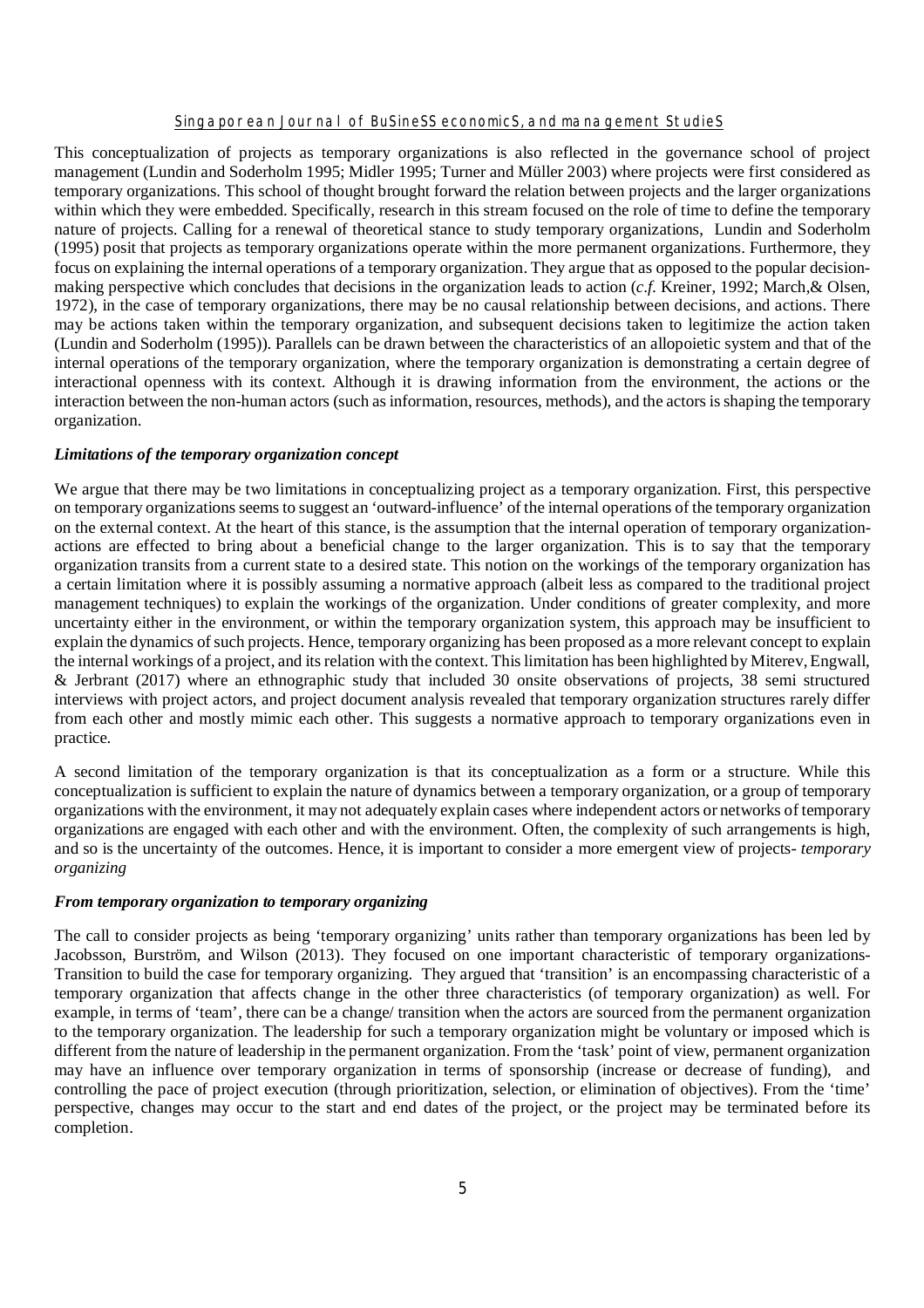Thus, there seem to be two clear themes emerging from this discussion on transition. First, transition is the raison raison d'être of the organizations. The project as a temporary organization might be linked to the strategic goals of the permanent organization (Turner, 2009). Projects as temporary organizations may be embedded within the permanent organization (Dietrich and Lehtonen, 2005). In doing this, new interfaces for communication, exchange of resources, and managing conflicts must be built between the temporary (project) organization and the permanent organization. In the same direction, the role of (external) suppliers ,and the permanent organization's capabilities such as strategy, marketing, finance, and sales (Kujala et al, 2010) have been studied for their integration with the temporary organization and thus increasing their effectiveness.

Thus, as opposed to an autopoietic system that is somewhat insulated from the external environment, the processes within the allopoietic temporary organization are significantly affected by its environment-the permanent organization.

The second theme that seems to emerge is decision-making in the temporary organization. The processes which happen within the temporary organization or at the interface between the permanent and the temporary organization requires exercising decision-making by the actors. For example, a decision to source the actors from the permanent organization to work on the temporary organization is made at the interface between the temporary and permanent organization (Meredith and Mantel, 2009). Adjusting the project schedule (through use of techniques such as crashing or resource levelling) is a decision that occurs within the temporary organization. Thus, the role of actor interacting with non-human elements such as project resources to make decisions and produce project work is brought to the fore.

The more emergent understanding of projects (with the influence of organization studies) is that of an organized activities that develop over time, are influenced by environmental issues and lead to learning among stakeholders (Jacobbson, Lundin, & Söderholm, 2015). While Lundin, and Soderholm (1995) called for understanding projects as being more than form of work, but as a temporary organization. to execute a set of tasks that will eventually result in a unique, envisaged outcome. However, this conceptualization is inadequate to explain the workings of a temporary organization in a turbulent environment characterized by constantly changing goals, and turbulent restructuring (Gustavvson, & Hallin, 2015). Similar arguments were presented by Lundin, and Söderholm (2013) where they point of that the characteristics of temporary organization- time, task, team, and transition is normative in nature and fail to completely capture the workings of the project within a context.

Limiting the context to a mere 'organization' is not justifiable since there are different types of projects- projects which are performed in one organization solely to advance the objectives of that organization, inter-organizational projects which are interconnected as a network, and where individual organizations can be stakeholders, and network of projects where not all actors of the stakeholder organizations are a part of the project (Bakker, 2010). Therefore, to explain the workings of an organization of that complexity, we consider 'temporary organizing' as a unit of our analysis, and argue that temporary organizing is a 'practopoietic system'.

#### *Temporary Organizing as a Practopoietic System*

Desai (2010) posits that informal and interdependent social networks are established in the organization through which interaction among the actors occurs. These informal networks facilitate co-creation of emergent learning and creativity. Under appropriate conditions, it leads to emergence of systems that live or die concurrently in the larger autopoietic organization system

Practopoietic system is a concept that has been developed in the field of neuro-sciences to explain the thinking process in the human brain. The classic theory of thinking proposes that the brain learns by navigating through an error landscape and learns to optimize its performance. However, practopoiesis proposes that brain optimizes its thinking process by categorizing, deciding, and understanding the stimulus.

Translating this to the organization context, Practopoietic systems interact with the environment, and learn to become a new system. The key to this learning and adaptation is where components at the lower end of the system interact with each other to enable creation of mechanisms at higher level.

Then the questions on whether the behavior of such systems can be predicted will arise. The answer lies in the concept of emergent behavior of complex adaptive systems (Nikolic, 2015, Maier, 1998, Asby, 1956). A complex adaptive system is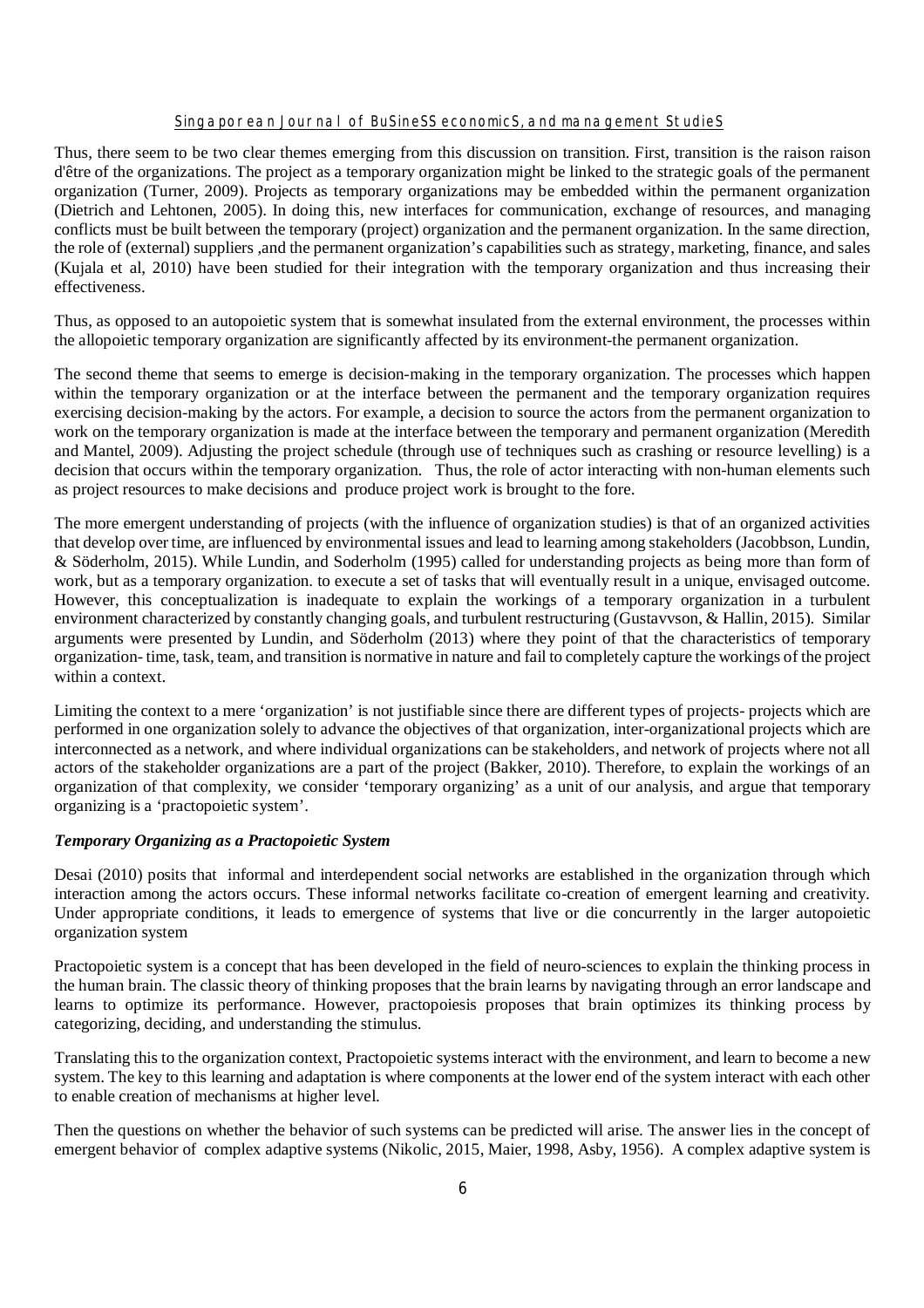that which has large number of components called as agents that interact with each other, adapt, and learn (Holland, 2006). This then leads to the question on understanding the behavior of such systems.

Ashby (1956) proposed the idea of emergent behavior in his work on cybernetics to explain the behavior of complex adaptive systems. He posits that in case of complex adaptive systems, the knowledge of parts of the system when incomplete, it becomes challenging to predict the behavior of the entire system. Furthermore, a new component of the system may emerge with its own properties. Such a behavior demonstrated by a complex adaptive system is termed as an emergent behavior. The behavior demonstrated by such system is not a consequence of any one component of the system but is essentially a macro-level behavior. An example of such emergent behavior has been presented by Curtis, Dennis, and McNamara (2017) in their study of communication patterns in virtual project teams. By demonstrating a specific (emergent) behavior called collective mindfulness (where the team members pay better heed to each other, are able to better synthesize information to make decisions, disseminate information better, and vote on the relevance of information to the overall performance of the team). Such an emergent behavior is brought about by the inclusion of both synchronous and asynchronous communication tools in the virtual teams.

Rainey, and Tolk (2015) further classified the emergent behavior by drawing on the concepts of deterministic and stochastic systems. They identified four types emergent behaviors that fall under deterministic or stochastic systems- Simple emergence, weak emergence, strong emergence, and spooky emergence. Simple, Weak, and Strong emergent behaviors are exhibited by deterministic systems. Simple emergent behavior can be consistently predicted in the simulation models while weak emergent behaviors can be predicted under conditions of reduced complexity (of the system) but not consistently. Strong emergent behavior and spooky emergent behaviors are demonstrated by stochastic systems. The behavior is consistent with that of the system but cannot be predicted consistently even under conditions of reduced complexity. Spooky emergent behavior is exhibited in cases when the behavior is inconsistent with all the characteristics of the system or its components. The behavior is not reproduced even when all the characteristics of the system are simulated. Typically in such systems, new knowledge and new structures will emerge within the system. New behaviors may be generated by the agents (actors) engaging with the system, and new feedback loops will emerge because of new knowledge and new structures being created.

These characteristics of a Practopoietic system are consistent with the notion of Temporary Organizing.

# *Project as Temporary Organizing*

Perhaps the initial considerations to position projects as temporary organizing can be found in the works of DeClerck et al (1983 cited in Bredillet ,2004) where a project has been defined as 'whole of actions limited in time and space, inserted in, and in interaction with a politico-socio-economic environment, aimed at and tended towards a goal progressively redefined by the dialectic between the thought (the project plan) and the reality'. Such an arrangement resonates with the concept of a system that is constantly interacting with its environment and is a state of constant flux.

As opposed to the notion of temporary organization, which is organized around a set of goals, bound by constraints and achieving an end-state, temporary organizing brings forward the concepts of 'goal seeking' and 'goal oriented' processes. Goal seeking is a case when projects are characterized by unclear goals, and can not specify activities or resources to achieve these goals. On the other hand, goal orientation is when projects have specific goals, is aware of constraints, and is able to work towards achieving these goals. Depending on the context, space, and time, projects shift from goal seeking state to goal orientation state or vice-versa.

Thus, insofar, we have understood the characteristics of temporary organizing. Using a practopoietic system perspective, we know temporary organizing may include a network of projects that constantly interact with each other, and with the environment. The temporary organizing arrangement may include both human, and the non-human actors within itself. This interaction between the human, and the non-human actors produces outcomes that can transform the system itself, or its context.

Table 1 summarizes the discussion on the Systems view of traditional project management, temporary organization, and temporary organizing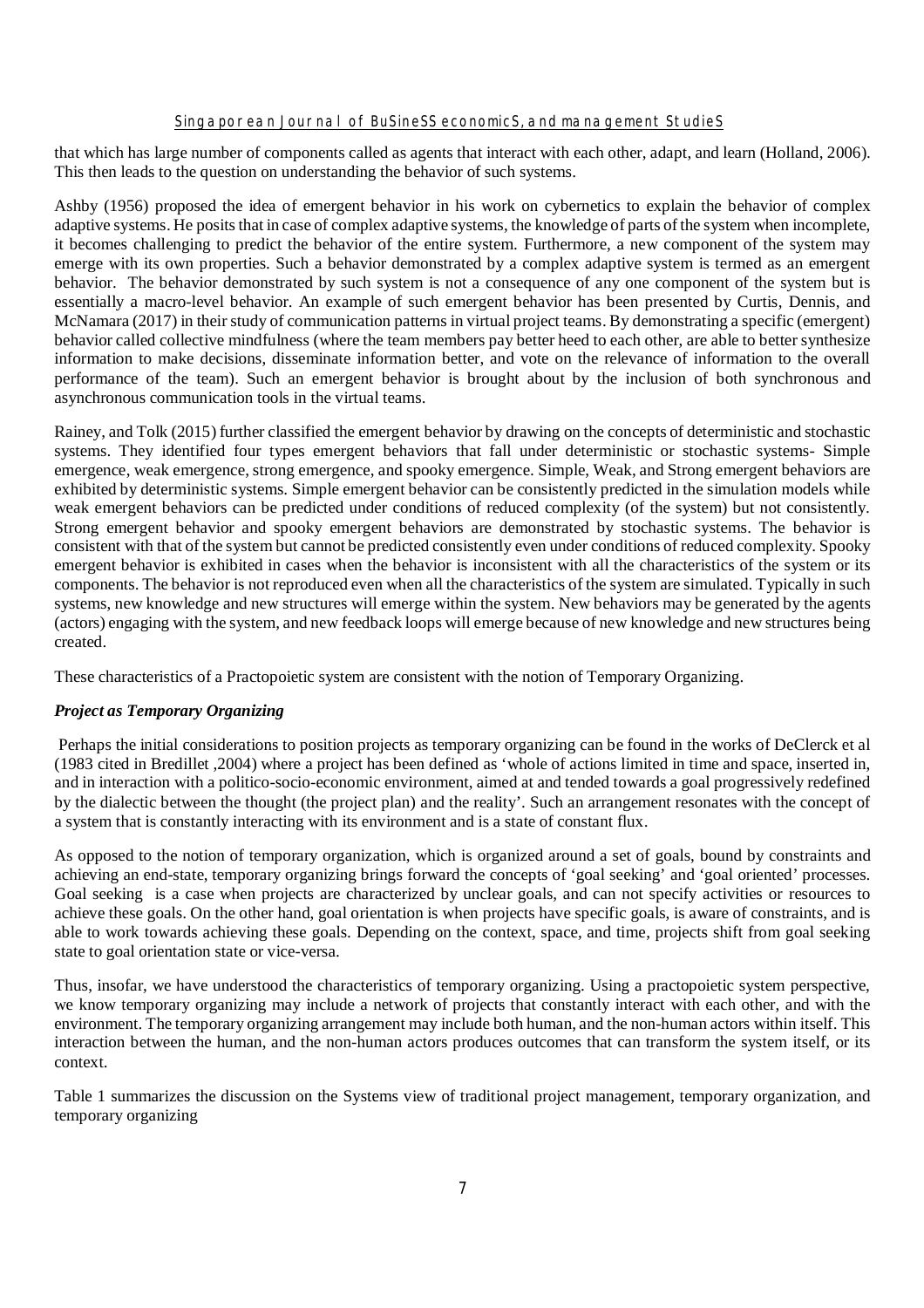|  | Singaporean Journal of Business economics, and management Studies |
|--|-------------------------------------------------------------------|

| Criteria              | Traditional<br>Project                                                                                                                                                                                                                                                                                                                                                                                                                                                                                  | Temporary Organization                                                                                                                                                                                                                                                                                                                                                                                                                                                                                                                                                                                                                                                                                                                                                                             | Temporary Organizing                                                                                                                                                                                                                                                                                                                                                                                                                                                                                                                                                                                                                                                                                                                     |
|-----------------------|---------------------------------------------------------------------------------------------------------------------------------------------------------------------------------------------------------------------------------------------------------------------------------------------------------------------------------------------------------------------------------------------------------------------------------------------------------------------------------------------------------|----------------------------------------------------------------------------------------------------------------------------------------------------------------------------------------------------------------------------------------------------------------------------------------------------------------------------------------------------------------------------------------------------------------------------------------------------------------------------------------------------------------------------------------------------------------------------------------------------------------------------------------------------------------------------------------------------------------------------------------------------------------------------------------------------|------------------------------------------------------------------------------------------------------------------------------------------------------------------------------------------------------------------------------------------------------------------------------------------------------------------------------------------------------------------------------------------------------------------------------------------------------------------------------------------------------------------------------------------------------------------------------------------------------------------------------------------------------------------------------------------------------------------------------------------|
| System View           | Management<br>Autopoietic System:<br>Elements within the<br>system interact<br>to<br>reproduce elements of<br>the system<br>Operationally closed<br>$\bullet$<br>System as there is no<br>"stasis" of elements<br>between the system<br>and the environment<br>Interactional<br>$\bullet$<br>the<br>openness<br>of<br>with<br>the<br>system<br>environment triggers<br>processes within the<br>system through self-<br>organization<br><b>Boundaries</b><br>being<br>$\bullet$<br>defined by the system | Allopoietic System:<br>Elements within the<br>system interact<br>to<br>produce a new system<br>Operationally<br>open<br>$\bullet$<br>system with constant<br>"stasis" between the<br>of<br>the<br>elements<br>the<br>and<br>system<br>environment<br>Interactional<br>$\bullet$<br>openness<br>the<br>of<br>system following the<br>'input-process-<br>output-feedback' loop<br>when engaging with<br>the environment<br><b>Boundaries</b><br>being<br>$\bullet$<br>defined<br>by<br>the                                                                                                                                                                                                                                                                                                           | Practopoietic System:<br>Elements within the<br>constantly<br>system<br>with<br>interact<br>a<br>dynamic environment<br>to develop processes<br>based<br>on<br>categorization,<br>decision,<br>and<br>comprehension<br>of<br>stimulus<br><b>System</b><br>undergoes<br>transformation<br>and<br>adapts<br>the<br>to<br>environment<br>where<br>the elements at the<br>lower end<br>of<br>the<br>enable<br>system<br>mechanisms of the<br>system at the higher                                                                                                                                                                                                                                                                            |
| Nature of Interaction | itself<br>Organizations<br>$\bullet$<br>characterized<br>by<br>Uncertainty<br>Decision<br>making<br>$\bullet$<br>under conditions of<br>uncertainty with the<br>cognitively<br>actors<br>evaluating<br>the<br>alternatives to reduce<br>uncertainty                                                                                                                                                                                                                                                     | observer<br>Temporary<br>$\bullet$<br>organizations<br>characterized in terms<br>of time (having a<br>fixed start and finish<br>date<br>and<br>the<br>temporary<br>organization<br>going<br>through phazes), task<br>(performance of non-<br>routine tasks which<br>different<br>from<br>are<br>routine),<br>team<br>(employing<br>actors<br>with complementary<br>skills who cognitively<br>evaluate<br>the<br>constraints<br>and<br>interact with<br>each<br>other<br>achieve<br>to<br>complex<br>project<br>objectives),<br>and<br>transition (producing<br>change in the<br>a -<br>organization from the<br>current state to a<br>desired state)<br>Events created when<br>actors as an entity<br>(team) interact with<br>resources (entity) to<br>produce milestones,<br>deliverables,<br>and | end<br>The system being<br>$\bullet$<br>existent in two states-<br>goal seeking (unclear<br>objectives, lack of<br>information<br>about<br>resources), and goal<br>orientation<br>(system<br>has specific goals,<br>aware of constraints).<br>The elements of the<br>$\bullet$<br>system- human, and<br>the non-human actors<br>through<br>constant<br>interaction with each<br>other take actions to<br>move between goal<br>orientation and goal<br>seeking<br>states,<br>adapting<br>the<br>to<br>environment<br>Adaptation<br>$\bullet$<br>- of<br>the<br>system<br>to<br>the<br>environment<br>abstracted<br>by<br>behavior<br>emergent<br>ranging from simple<br>predictable behavior<br>to extremely complex<br>(spooky) behavior |

# **Table 1. Differences between Traditional Project Management, Temporary Organization, and Temporary Organizing**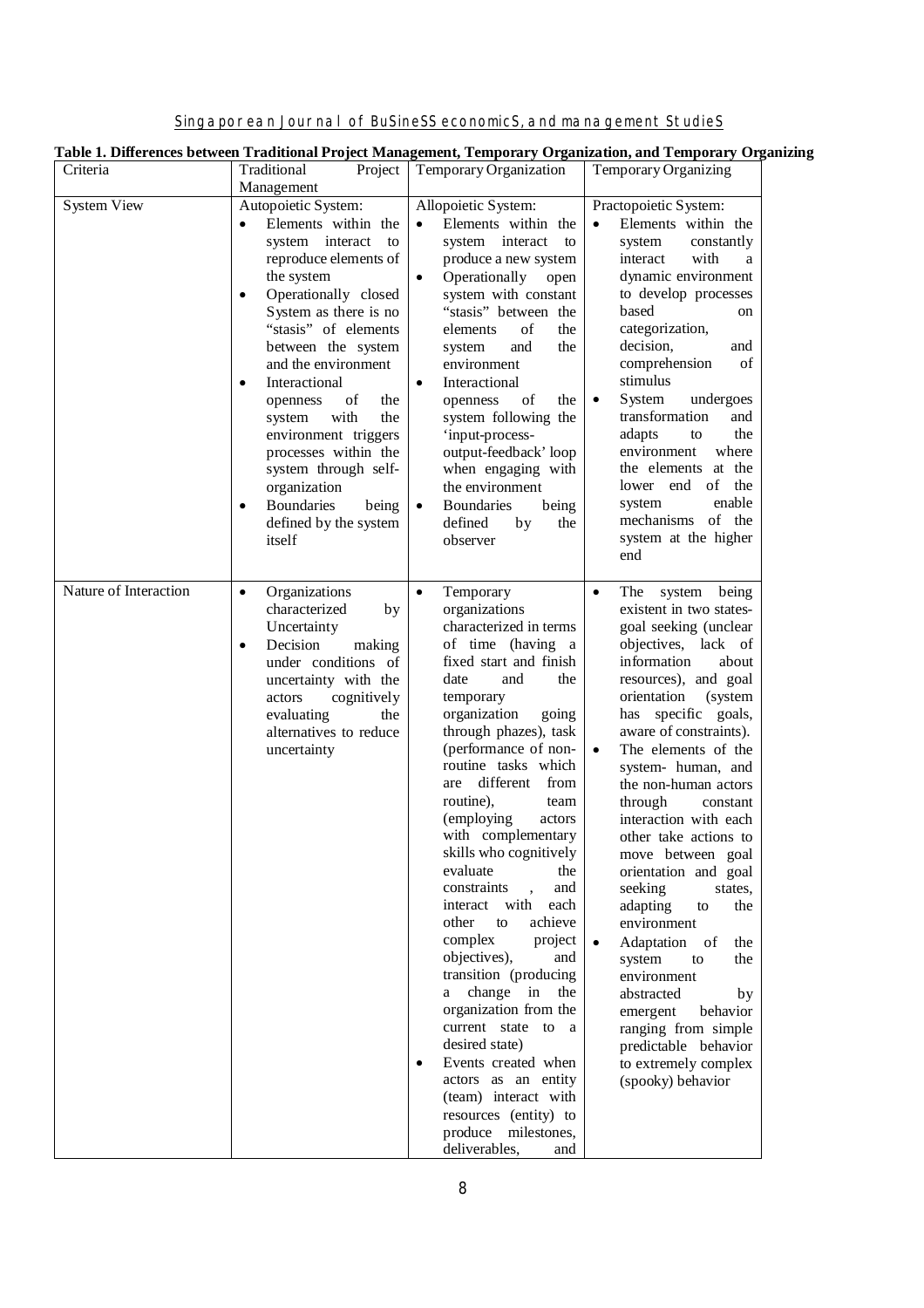Singaporean Journal of BuSineSS economicS, and management StudieS

| such project<br>other<br>(task),<br>in<br>work<br>different<br>phazes<br>(time), bringing about<br>a change in<br>the<br>organization |
|---------------------------------------------------------------------------------------------------------------------------------------|
| (transition)                                                                                                                          |

Figure 1 summarizes the discussion on theoretical lenses underpinning traditional project management, temporary organization, and temporary organizing.



**Figure 1. Theoretical Lenses-Project Management, Temporary Organization, and Temporary Organizing**

## **Contribution**

*Contribution to Temporary Organizing Literature and Project Management*. There is an ongoing dialog in project management research to refine the theory on temporary organizing (Bakker et al, 2016). At the heart of this discussion is positioning temporary organizing as a 'process' (Sydow et al, 2004) and as a 'form' (Lundin, & Söderholm, 1995). Temporary organizing is a 'process' when the actors are temporarily engaged or employed and interact with temporary structures such as tasks or resources. The actors will reflect on the nature of interactions. However, the actors may not completely control the process, and the outcomes of this interaction may lead to some other unintended sequence of processes. On the other hand, temporary organizing as a 'form' creates temporary structures such as inter-organizational projects, temporary alliances or project networks that will be disbanded after a certain time or completion of certain objectives. Such temporary structures may also exist in a more permanent structure. By conceptualizing temporary organizing as a practopoietic system, we capture the complexity of such a system, clearly distinguishing it from traditional project management and temporary organization (*c.f.* Tukianen, & Granquist, 2017; Garcia-Lorenzo, & Kourti, 2017).

#### **Future Directions**

The current paper is a part of the larger study where we investigate work motivation in the temporary organizing context. We will extend our discussion on practopoietic lens on temporary organization to a more specific systems theories- Event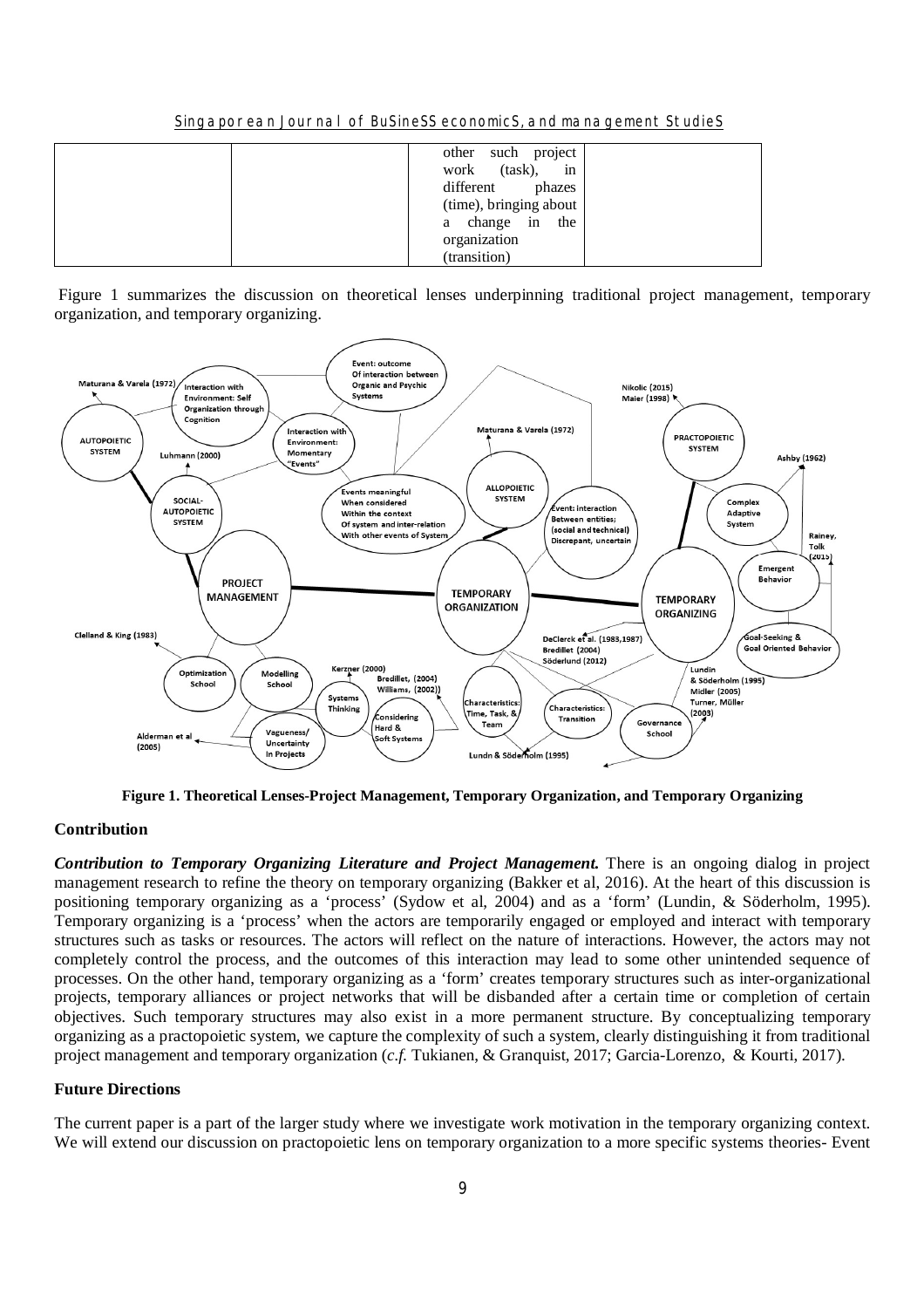Systems theory (Morgeson, Mitchell, & Liu, 2015), and the job design theories (drawn from the socio-technical perspective; Kanfer & Chen, 2016) to explain specifically how the nature of interaction between the human, and the non-human actors is a determinant of work motivation in a temporary organizing setting.

#### **Conclusion**

In this paper, we have reiterated the call to conceptualize projects using a more emerging stance- temporary organizing. We believe we offer a novel *systems* perspective to first highlight the differences between the traditional project management, temporary organization, and temporary organizing. In doing this, we were able to offer some insights into the workings of the project, both internally within its elements, and externally-with its environment. We were also able to reconcile some of the differences in the conceptualization of temporary organization, both as a form, and as a process. Using the practopoietic lens also aids us to factor in the internal and external complexities associated with such organizing arrangements. While this is an ongoing dialog, we believe that it will encourage project management researchers to draw from allied disciplines such as Systems thinking to enrich our understanding of project - *a posse ad esse!*

#### **References**

- Alderman, N., Ivory, C., Mcloughlin, I., Vaughan, R. (2005). Sense-making as a process within complex service-led projects. *International Journal of Project Management*, 23(5): 380-385
- Allport, F,H. (1967). A Theory of Enestruence (Event-Structure Theory): Report of Progress. *American Psychologist*, 22: 1-24
- Allport, F.H. (1940). An Event-System Theory of Collective Action: With Illustrations from Economic and Political Phenomena and the Production of War. *Journal of Social Psychology*, 11: 417-445
- Ancona, D.G., Okhuysen, G.A., Perlow, L.A. (2001). Taking Time to Integrate Temporal Research. *Academy of Management Review*, 26: 512-529
- Arvidsson, N. (2009). Exploring Tensions in Projectified Matrix Organisations. *Scandinavian Journal of Management*, 25(1): 97-107
- Ashby, W.R. (1956). *An Introduction to Cybernetics*, 0-416-68300-2, Chapman & Hall
- Bakker, R.M., DeFillippi, R.J., Schwab, A., Sydow, J. (2016). Temporary Organizing: Promises, Processes, and Problems. *Organization Studies*, 37(12):1703-1719
- Bredillet, C. (2004). *Understanding the Very Nature of Project Management: A Praxeological Approach*. Proceedings of PMI Research Conference, London
- Burke, C.M., Morley, M.J. (2016). On temporary organizations: A review, synthesis, and research agenda. *Human Relations*, 69(6): 1235-1258
- Bjerregaard, T., Jonasson, C. (2014). Managing Unstable Institutional Contradictions: The Work of Becoming. *Organization Studies*, 35(10):1507-1536
- Checkland, P. (1972). Towards a System-Based Methodology for Real-World Problem Solving. *Journal of System Engineering*, 3(2): 23-26
- Cicmil, S., Williams, T., Thomas, J., Hodgson, D. (2006). Rethinking Project Management: Researching the Actuality of Projects. *International Journal of Project Management: Special Issue on Rethinking Project Management*, 24(8): 675-686
- Cleland, D.I., King, W.R. (1983). *System Analysis and Project Management,* NY: McGraw-Hill Book Company
- Cornelissen, J. (2012). Sensemaking under Pressure: The Influence of Professional Roles and Social Accountability on the Creation of Sense. *Organization Science*, 23(1): 118-137
- Cova, B., Salle, R. (2005). Six Key Points to Merge Project Marketing into Project Management. *International Journal of Project Management*, 23(5): 354-359
- Curtis, A.M., Dennis, A.R., McNamara, K.O. (2017). From Monologue to Dialogue: Performative Objects to Promote Collective Mindfullness in Computer-Mediated Team Discussions, *MIS Quarterly*, 41(2): 559-581
- Czarianiawaska, B. (2017). Bruno Latour and Niklas Luhmann as Organization Theorists, *European Management Journal*, 35(2): 145-150
- DeClerck, R., Debourse, J., Navarre, C. (1983). *La Méthode de Direction Générale: le Management stratégique*, Paris: Hommes et Techniques
- Desai, D.A. (2010). Co-Creating Learning: Insights from Complexity Theory. *The Learning Organization*, 17(5): 388-403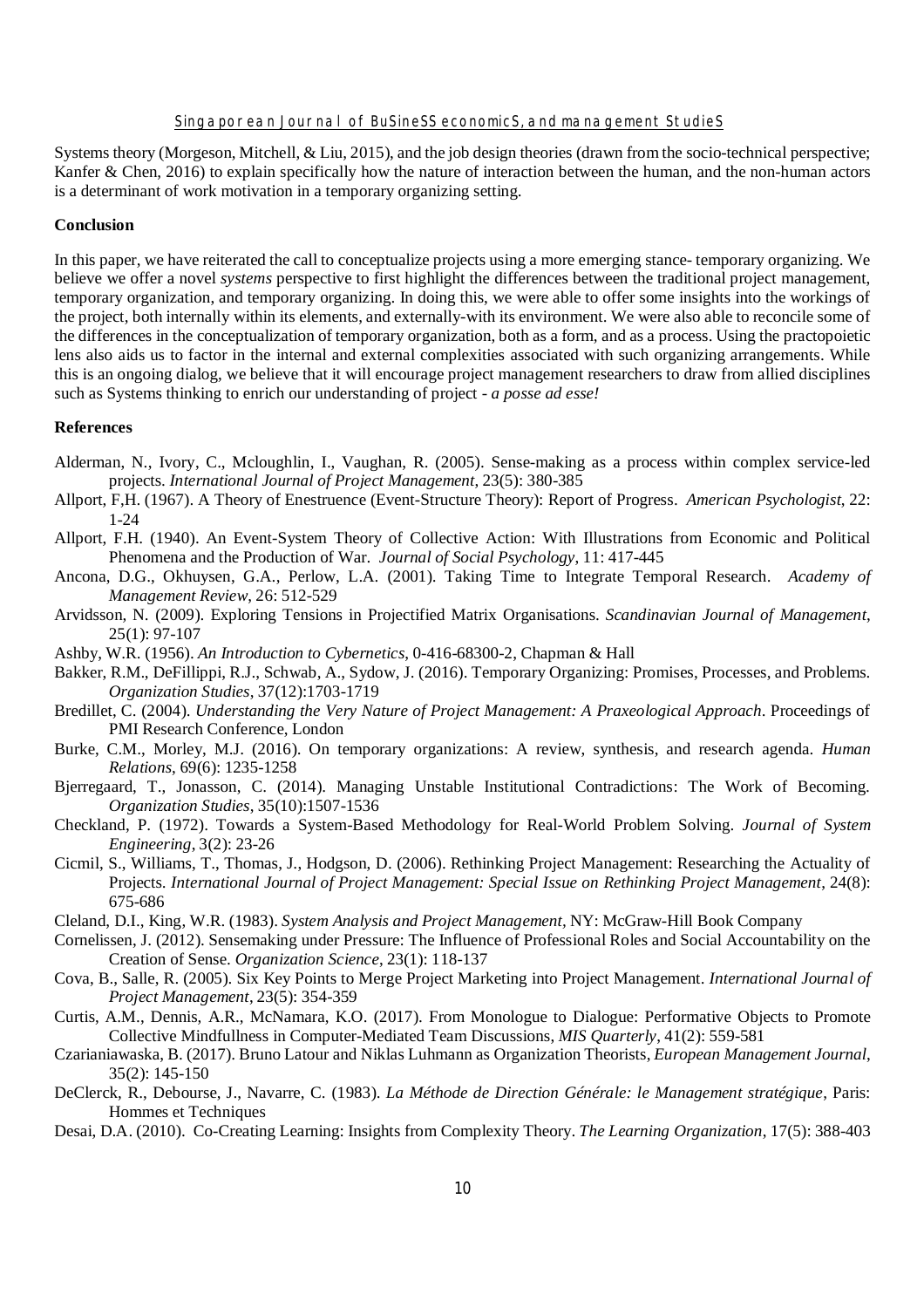- Dietrich, P., Lehtonen, P. (2005). Successful Management of Strategic Intentions through Multiple Projects- Reflections from Empirical Study. *International Journal of Project Management*, 23(5): 386-391
- Engwall, M. (2003). No Project is an Island: Linking Projects to History and Context. *Research Policy*, 32(5): 789-808
- Garcia-Lorenzo, L., Kourti, I., Ai, Y. (2017). How Project Management Teams cope with Temporary Organizing: The Role of Social Boundary Management Strategies, In the Proceedings of Annual Academy of Management Meeting, 1:1- 1
- Giddens, A. (1984). *The Constitution of Society*, Berkeley, CA: University of California Press
- Gioia, D.A., Thomas, J.B. (1996). Institutional Identity, Image, and Issue Interpretation: Sensemaking during Strategic Change in Academia. *Administrative Science Quarterly*, 41(3): 370-403
- Grabher, G. (2002). Cool Projects, Boring Institutions: Temporary Collaboration in Social Context. *Regional Studies*, 36, 205-214
- Grabher, G. (2004). Temporary Architectures of Learning: Knowledge Governance in Project Ecologies. *Organization Studies*, 25(9): 1491-1514
- Grabher, G., Thiel, J. (2015). *Projects, People, Professions: Trajectories of Learning Through a Mega-Event (The London 2012 Case),* Geoforum, 56: 328-337
- Gustavsson, T.K., Hallin, A. (2015). Goal Seeking and Goal Oriented Projects- Trajectories of the Temporary Organization. *International Journal of Managing Projects in Business*, 8(2): 368-378
- Jacobsson, M., Burström, T., Wilson, T.L. 2013. The Role of Transition in Temporary Organizations: Linking the Temporary to the Permanent. *International Journal of Managing Projects in Business*, 6(3): 576-586
- Jacobsson, M., Lundin, R.A., Söderholm, A. (2015). Researching Projects and Theorizing Families of Temporary Organizations. *Project Management Journal*, 46(5): 9-18
- Johns, G. (2006). The Essential Impact of Context on Organizational Behavior. *Academy of Management Review*, 31:386- 408
- Katz, D., Kahn, R.L. (1978). *The Social Psychology of Organizations* (2nd Ed.), New York: Wiley
- Kanfer, R., Chen, G. (2016). Motivation in Organizational Behavior: History, Advances, and Prospects. *Organizational Behavior and Human Decision Processes*, 136, 6-19
- Kerzner, H. (2017). *Project Management: A Systems Approach to Planning, Scheduling, and Controlling* (12th Ed.), USA: Wiley
- Kujala, S., Artto, KI., Aaltonen, P., Turkulainen, V. (2010). Business Models in Project-Based Firms-Towards a Typology of Solution-Specific Business Models. *International Journal of Project Management*, 28, 96-106
- Luhmann, N. (2000). *Organisation und Entscheidung*, Opladen: Westdeutscher Verlag
- Lundin, R.A., & Söderholm, A. (1995). A theory of the temporary organization. *Scandinavian Journal of Management,* 11(4): 437-455
- Lundin, R.A., & Söderholm, A. (2013). Temporary Organizations and End States: A Theory is a Child of its Time and in Need of Reconsideration and Reconstruction. *International Journal of Managing Projects in Business*, 6(3): 587- 594
- Maier, M.W. (1998). Architecting Principles for System-of-Systems. *Systems Engineering*, 1(4):267-284
- Maturana, H.R., Varela, F.J. (1980). *Autopoiesis: The Organization of the Living*. In R.S.Cohen & M.W. Wartofsky (Series Eds.) & H.R.Maturana & F.J.Varela, Boston Studies in the Philosophy of Science, 42, Autopoiesis and Cognition: The Realization of Self, 59-138.
- Meredith, J.R., Mantel, S.J. (2009). *Project Management: A Managerial Approach* (7<sup>th</sup> Ed.), MA: John Wiley & Sons Inc
- Midler, C. (1995). Projectfication" of the Firm: The Renault Case. *Scandinavian Journal of Management*, 11(4): 363-375
- Miterev, M., Engwall, M., Jerbrant, A. (2017). Mechanisms of Isomorphism in Project-Based Organizations, *Project Management Journal*, 48(5):9-24
- Morgeson, F., Mitchell, T., Liu, D. (2015). Event System Theory: An Event Oriented Approach to Organizational Sciences. *Academy of Management Review*, 40(4): 515-537
- Pich, M.T., Loch, C.H., Meyer, D. A. (2002). On uncertainty, Ambiguity, and Complexity in Project Management. *Management Science*, 48(8): 1008-1023
- Pollack, J. (2007). The Changing Paradigms of Project Management. *International Journal of Project Management*, 25, 266-274
- Rainey, L.B., Tolk, A. (2015). *Modeling and Simulation Support for System of Systems Engineering Applications*, Hoboken, NY: Wiley